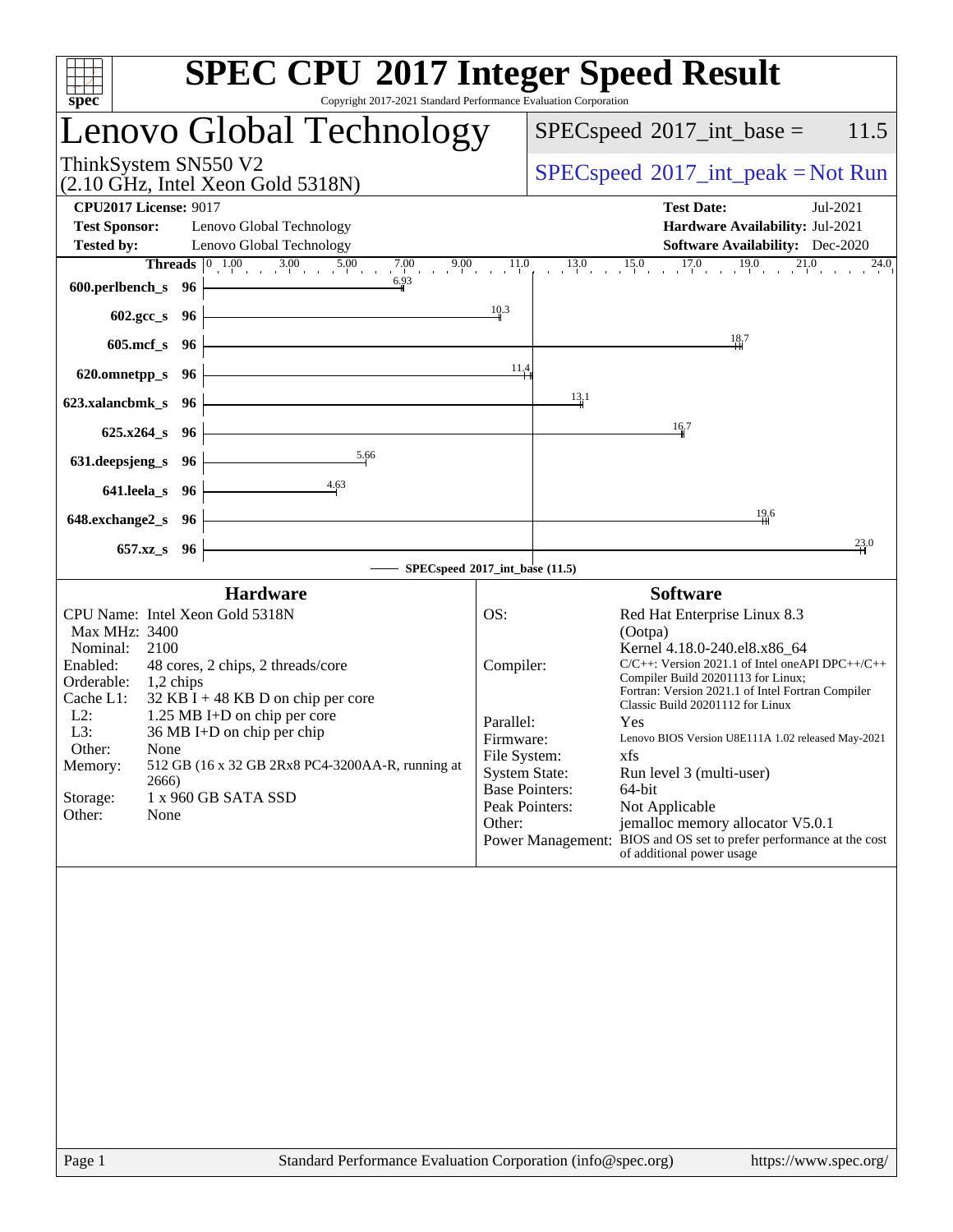

#### **[SPEC CPU](http://www.spec.org/auto/cpu2017/Docs/result-fields.html#SPECCPU2017IntegerSpeedResult)[2017 Integer Speed Result](http://www.spec.org/auto/cpu2017/Docs/result-fields.html#SPECCPU2017IntegerSpeedResult)** Copyright 2017-2021 Standard Performance Evaluation Corporation

## Lenovo Global Technology

 $SPEC speed^{\circ}2017\_int\_base = 11.5$ 

(2.10 GHz, Intel Xeon Gold 5318N)

ThinkSystem SN550 V2<br>  $\begin{array}{c}\n\text{SPEC speed} \text{°2017\_int\_peak} = \text{Not Run} \\
\text{SPEC speed} \text{°2017\_int\_peak} = \text{Not Run} \\
\end{array}$ 

**[Test Sponsor:](http://www.spec.org/auto/cpu2017/Docs/result-fields.html#TestSponsor)** Lenovo Global Technology **[Hardware Availability:](http://www.spec.org/auto/cpu2017/Docs/result-fields.html#HardwareAvailability)** Jul-2021 **[Tested by:](http://www.spec.org/auto/cpu2017/Docs/result-fields.html#Testedby)** Lenovo Global Technology **[Software Availability:](http://www.spec.org/auto/cpu2017/Docs/result-fields.html#SoftwareAvailability)** Dec-2020

**[CPU2017 License:](http://www.spec.org/auto/cpu2017/Docs/result-fields.html#CPU2017License)** 9017 **[Test Date:](http://www.spec.org/auto/cpu2017/Docs/result-fields.html#TestDate)** Jul-2021

### **[Results Table](http://www.spec.org/auto/cpu2017/Docs/result-fields.html#ResultsTable)**

|                                            | <b>Base</b>    |                |       |                | <b>Peak</b> |                |       |                |                |              |                |              |                |              |
|--------------------------------------------|----------------|----------------|-------|----------------|-------------|----------------|-------|----------------|----------------|--------------|----------------|--------------|----------------|--------------|
| <b>Benchmark</b>                           | <b>Threads</b> | <b>Seconds</b> | Ratio | <b>Seconds</b> | Ratio       | <b>Seconds</b> | Ratio | <b>Threads</b> | <b>Seconds</b> | <b>Ratio</b> | <b>Seconds</b> | <b>Ratio</b> | <b>Seconds</b> | <b>Ratio</b> |
| $600.$ perlbench_s                         | 96             | 255            | 6.96  | 256            | 6.93        | 258            | 6.87  |                |                |              |                |              |                |              |
| $602.\text{gcc}\_\text{s}$                 | 96             | 385            | 10.4  | 385            | 10.3        | 387            | 10.3  |                |                |              |                |              |                |              |
| $605$ .mcf s                               | 96             | 253            | 18.7  | 255            | 18.5        | 252            | 18.8  |                |                |              |                |              |                |              |
| 620.omnetpp_s                              | 96             | 146            | 11.2  | 143            | 11.4        | 144            | 11.4  |                |                |              |                |              |                |              |
| 623.xalancbmk s                            | 96             | 108            | 13.1  | 107            | 13.2        | 108            | 13.1  |                |                |              |                |              |                |              |
| 625.x264 s                                 | 96             | 106            | 16.7  | 106            | 16.6        | 106            | 16.7  |                |                |              |                |              |                |              |
| 631.deepsjeng_s                            | 96             | 253            | 5.66  | 253            | 5.66        | 253            | 5.66  |                |                |              |                |              |                |              |
| 641.leela s                                | 96             | 368            | 4.63  | 368            | 4.63        | 368            | 4.63  |                |                |              |                |              |                |              |
| 648.exchange2_s                            | 96             | 150            | 19.6  | 150            | 19.7        | 151            | 19.5  |                |                |              |                |              |                |              |
| $657.xz$ <sub>S</sub>                      | 96             | 269            | 23.0  | 268            | 23.0        | 270            | 22.9  |                |                |              |                |              |                |              |
| $SPECspeed^{\circ}2017$ int base =<br>11.5 |                |                |       |                |             |                |       |                |                |              |                |              |                |              |

**[SPECspeed](http://www.spec.org/auto/cpu2017/Docs/result-fields.html#SPECspeed2017intpeak)[2017\\_int\\_peak =](http://www.spec.org/auto/cpu2017/Docs/result-fields.html#SPECspeed2017intpeak) Not Run**

Results appear in the [order in which they were run.](http://www.spec.org/auto/cpu2017/Docs/result-fields.html#RunOrder) Bold underlined text [indicates a median measurement.](http://www.spec.org/auto/cpu2017/Docs/result-fields.html#Median)

### **[Operating System Notes](http://www.spec.org/auto/cpu2017/Docs/result-fields.html#OperatingSystemNotes)**

Stack size set to unlimited using "ulimit -s unlimited"

### **[Environment Variables Notes](http://www.spec.org/auto/cpu2017/Docs/result-fields.html#EnvironmentVariablesNotes)**

```
Environment variables set by runcpu before the start of the run:
KMP_AFFINITY = "granularity=fine,scatter"
LD_LIBRARY_PATH =
      "/home/cpu2017-1.1.8-ic2021.1-revB/lib/intel64:/home/cpu2017-1.1.8-ic202
      1.1-revB/je5.0.1-64"
MALLOC_CONF = "retain:true"
OMP_STACKSIZE = "192M"
```
#### **[General Notes](http://www.spec.org/auto/cpu2017/Docs/result-fields.html#GeneralNotes)**

 Binaries compiled on a system with 1x Intel Core i9-7980XE CPU + 64GB RAM memory using Redhat Enterprise Linux 8.0 Transparent Huge Pages enabled by default Prior to runcpu invocation Filesystem page cache synced and cleared with: sync; echo 3> /proc/sys/vm/drop\_caches NA: The test sponsor attests, as of date of publication, that CVE-2017-5754 (Meltdown) is mitigated in the system as tested and documented. Yes: The test sponsor attests, as of date of publication, that CVE-2017-5753 (Spectre variant 1) is mitigated in the system as tested and documented. Yes: The test sponsor attests, as of date of publication, that CVE-2017-5715 (Spectre variant 2) is mitigated in the system as tested and documented.

**(Continued on next page)**

| Page 2 | Standard Performance Evaluation Corporation (info@spec.org) | https://www.spec.org/ |
|--------|-------------------------------------------------------------|-----------------------|
|--------|-------------------------------------------------------------|-----------------------|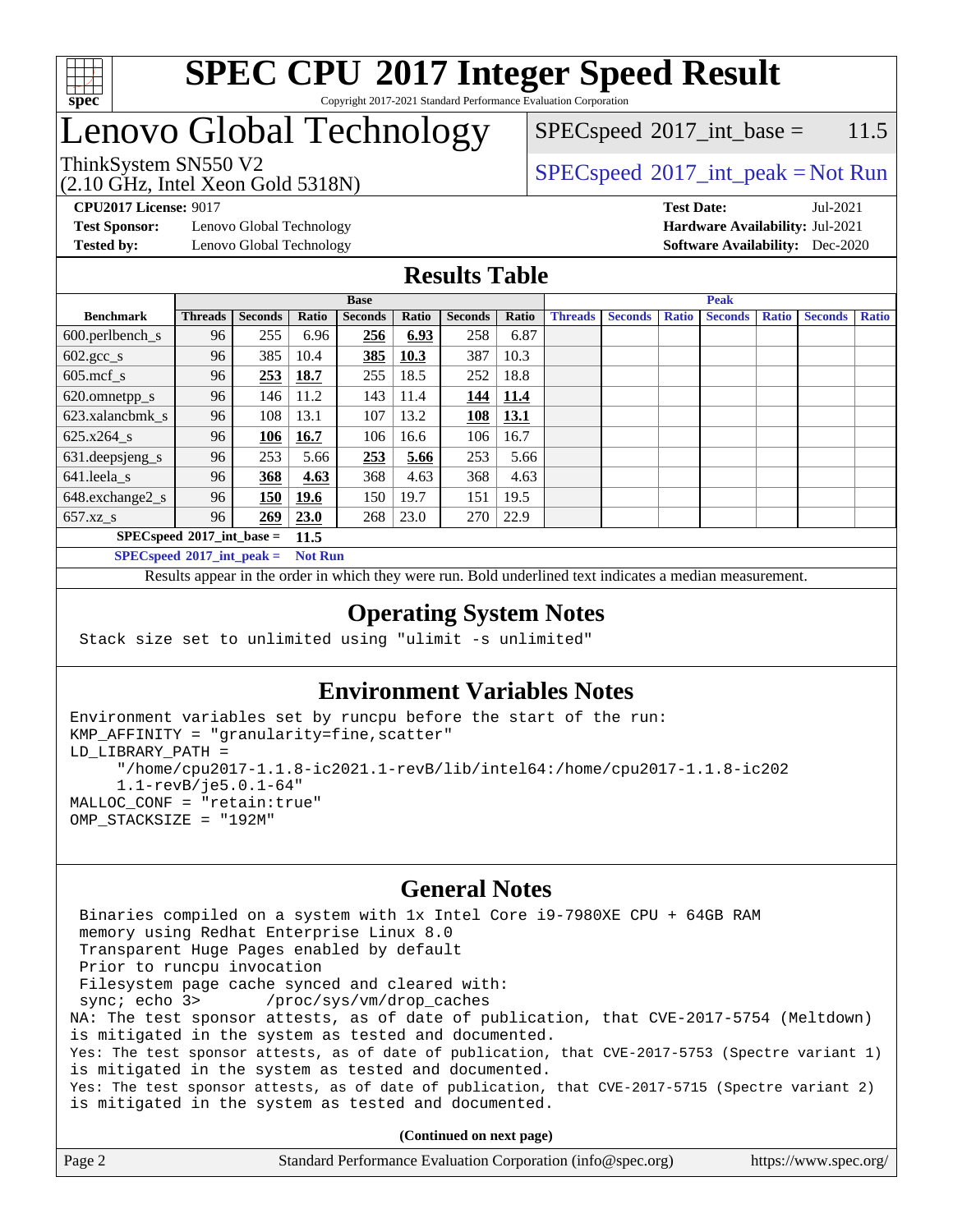

### **[SPEC CPU](http://www.spec.org/auto/cpu2017/Docs/result-fields.html#SPECCPU2017IntegerSpeedResult)[2017 Integer Speed Result](http://www.spec.org/auto/cpu2017/Docs/result-fields.html#SPECCPU2017IntegerSpeedResult)** Copyright 2017-2021 Standard Performance Evaluation Corporation

## Lenovo Global Technology

 $SPECspeed^{\circ}2017\_int\_base = 11.5$  $SPECspeed^{\circ}2017\_int\_base = 11.5$ 

(2.10 GHz, Intel Xeon Gold 5318N)

ThinkSystem SN550 V2  $SPECspeed^{\circ}2017\_int\_peak = Not Run$  $SPECspeed^{\circ}2017\_int\_peak = Not Run$ 

**[CPU2017 License:](http://www.spec.org/auto/cpu2017/Docs/result-fields.html#CPU2017License)** 9017 **[Test Date:](http://www.spec.org/auto/cpu2017/Docs/result-fields.html#TestDate)** Jul-2021

**[Test Sponsor:](http://www.spec.org/auto/cpu2017/Docs/result-fields.html#TestSponsor)** Lenovo Global Technology **[Hardware Availability:](http://www.spec.org/auto/cpu2017/Docs/result-fields.html#HardwareAvailability)** Jul-2021 **[Tested by:](http://www.spec.org/auto/cpu2017/Docs/result-fields.html#Testedby)** Lenovo Global Technology **[Software Availability:](http://www.spec.org/auto/cpu2017/Docs/result-fields.html#SoftwareAvailability)** Dec-2020

### **[General Notes \(Continued\)](http://www.spec.org/auto/cpu2017/Docs/result-fields.html#GeneralNotes)**

Page 3 Standard Performance Evaluation Corporation [\(info@spec.org\)](mailto:info@spec.org) <https://www.spec.org/> jemalloc, a general purpose malloc implementation built with the RedHat Enterprise 7.5, and the system compiler gcc 4.8.5 sources available from jemalloc.net or <https://github.com/jemalloc/jemalloc/releases> **[Platform Notes](http://www.spec.org/auto/cpu2017/Docs/result-fields.html#PlatformNotes)** BIOS configuration: Choose Operating Mode set to Maximum Performance and then set it to Custom Mode MONITOR/MWAIT set to Enabled CPU P-state Control set to Cooperative with Legacy C-States set to Legacy UPI Link Disable set to Disabled 1 Link UPI Prefetcher set to Disabled Sysinfo program /home/cpu2017-1.1.8-ic2021.1-revB/bin/sysinfo Rev: r6622 of 2021-04-07 982a61ec0915b55891ef0e16acafc64d running on localhost.localdomain Mon Jul 5 13:10:53 2021 SUT (System Under Test) info as seen by some common utilities. For more information on this section, see <https://www.spec.org/cpu2017/Docs/config.html#sysinfo> From /proc/cpuinfo model name : Intel(R) Xeon(R) Gold 5318N CPU @ 2.10GHz 2 "physical id"s (chips) 96 "processors" cores, siblings (Caution: counting these is hw and system dependent. The following excerpts from /proc/cpuinfo might not be reliable. Use with caution.) cpu cores : 24 siblings : 48 physical 0: cores 0 1 2 3 4 5 6 7 8 9 10 11 12 13 14 15 16 17 18 19 20 21 22 23 physical 1: cores 0 1 2 3 4 5 6 7 8 9 10 11 12 13 14 15 16 17 18 19 20 21 22 23 From lscpu from util-linux 2.32.1: Architecture: x86\_64 CPU op-mode(s): 32-bit, 64-bit Byte Order: Little Endian CPU(s): 96 On-line CPU(s) list: 0-95 Thread(s) per core: 2 Core(s) per socket: 24 Socket(s): 2 NUMA node(s): 2 Vendor ID: GenuineIntel CPU family: 6 Model: 106 **(Continued on next page)**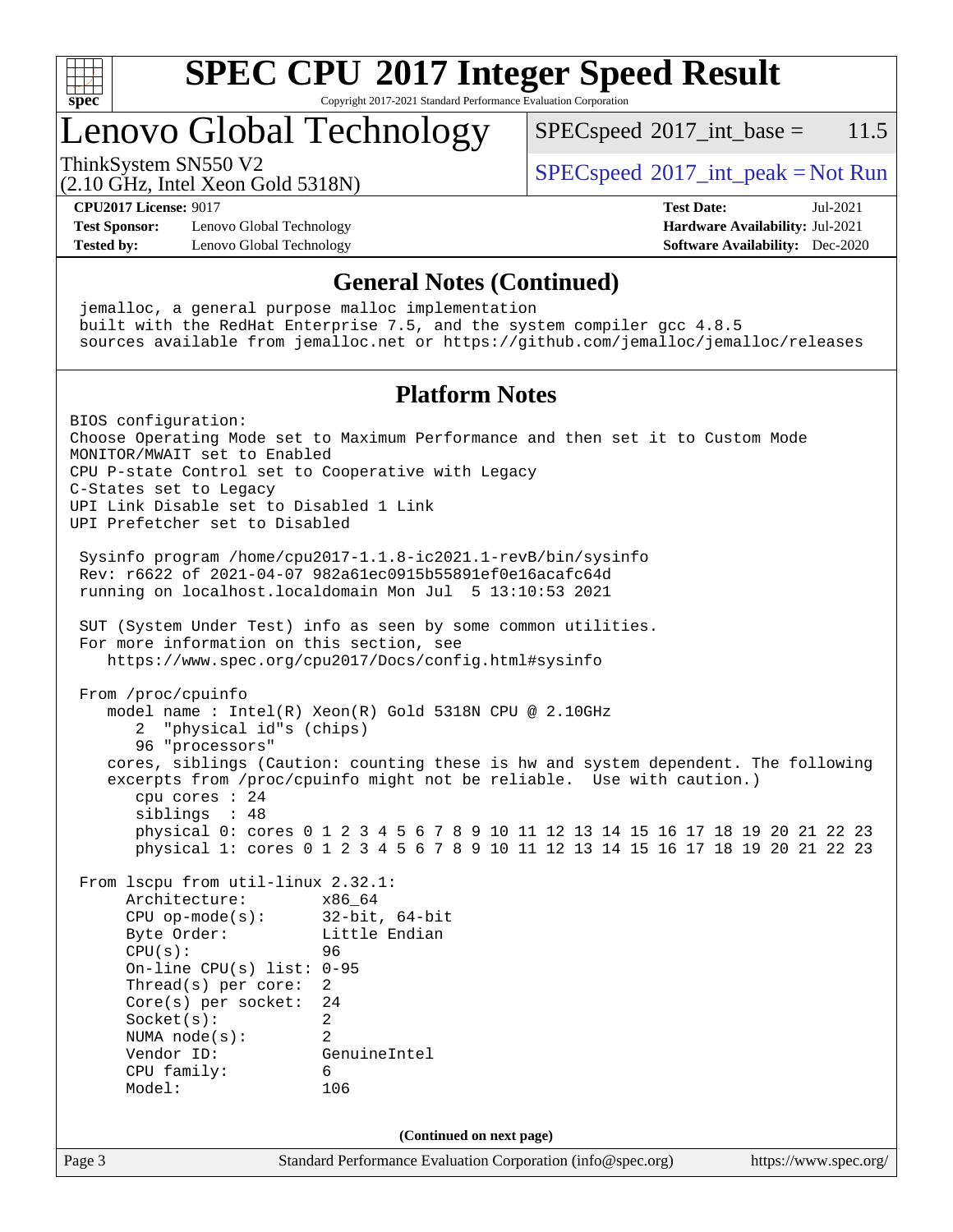

Copyright 2017-2021 Standard Performance Evaluation Corporation

Lenovo Global Technology

 $SPECspeed^{\circledcirc}2017\_int\_base = 11.5$  $SPECspeed^{\circledcirc}2017\_int\_base = 11.5$ 

(2.10 GHz, Intel Xeon Gold 5318N)

ThinkSystem SN550 V2<br>  $(2.10 \text{ GHz, Intel Yoon Gold } 5318N)$  [SPECspeed](http://www.spec.org/auto/cpu2017/Docs/result-fields.html#SPECspeed2017intpeak)<sup>®</sup>[2017\\_int\\_peak = N](http://www.spec.org/auto/cpu2017/Docs/result-fields.html#SPECspeed2017intpeak)ot Run

**[CPU2017 License:](http://www.spec.org/auto/cpu2017/Docs/result-fields.html#CPU2017License)** 9017 **[Test Date:](http://www.spec.org/auto/cpu2017/Docs/result-fields.html#TestDate)** Jul-2021

**[Test Sponsor:](http://www.spec.org/auto/cpu2017/Docs/result-fields.html#TestSponsor)** Lenovo Global Technology **[Hardware Availability:](http://www.spec.org/auto/cpu2017/Docs/result-fields.html#HardwareAvailability)** Jul-2021 **[Tested by:](http://www.spec.org/auto/cpu2017/Docs/result-fields.html#Testedby)** Lenovo Global Technology **[Software Availability:](http://www.spec.org/auto/cpu2017/Docs/result-fields.html#SoftwareAvailability)** Dec-2020

#### **[Platform Notes \(Continued\)](http://www.spec.org/auto/cpu2017/Docs/result-fields.html#PlatformNotes)**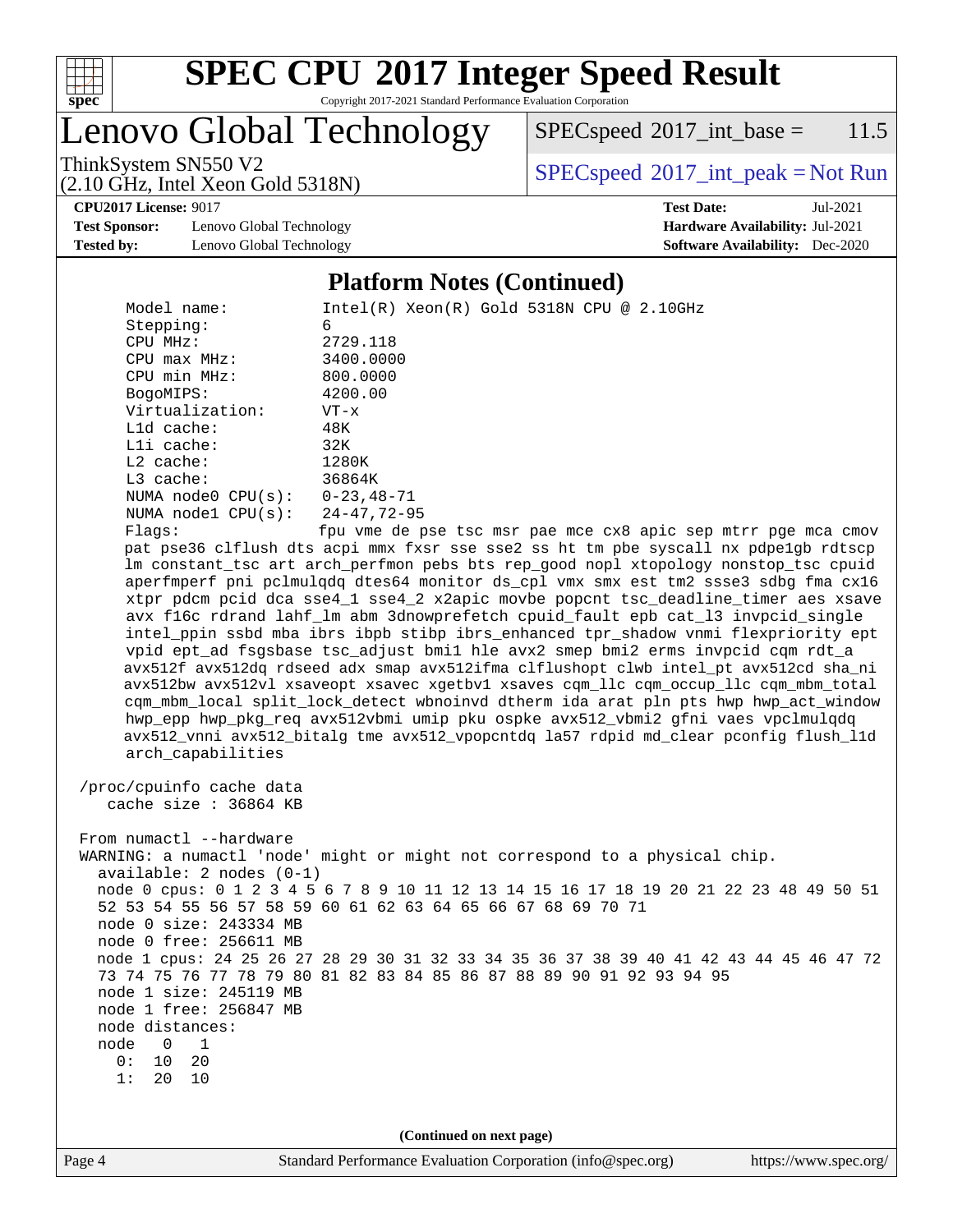

Copyright 2017-2021 Standard Performance Evaluation Corporation

## Lenovo Global Technology

 $SPECspeed^{\circ}2017\_int\_base = 11.5$  $SPECspeed^{\circ}2017\_int\_base = 11.5$ 

(2.10 GHz, Intel Xeon Gold 5318N)

ThinkSystem SN550 V2  $SPEC speed^{\circ}2017\_int\_peak = Not Run$ 

**[CPU2017 License:](http://www.spec.org/auto/cpu2017/Docs/result-fields.html#CPU2017License)** 9017 **[Test Date:](http://www.spec.org/auto/cpu2017/Docs/result-fields.html#TestDate)** Jul-2021

**[Test Sponsor:](http://www.spec.org/auto/cpu2017/Docs/result-fields.html#TestSponsor)** Lenovo Global Technology **[Hardware Availability:](http://www.spec.org/auto/cpu2017/Docs/result-fields.html#HardwareAvailability)** Jul-2021 **[Tested by:](http://www.spec.org/auto/cpu2017/Docs/result-fields.html#Testedby)** Lenovo Global Technology **[Software Availability:](http://www.spec.org/auto/cpu2017/Docs/result-fields.html#SoftwareAvailability)** Dec-2020

### **[Platform Notes \(Continued\)](http://www.spec.org/auto/cpu2017/Docs/result-fields.html#PlatformNotes)**

 From /proc/meminfo MemTotal: 527868020 kB HugePages\_Total: 0 Hugepagesize: 2048 kB /sbin/tuned-adm active Current active profile: throughput-performance /sys/devices/system/cpu/cpu\*/cpufreq/scaling\_governor has performance From /etc/\*release\* /etc/\*version\* os-release: NAME="Red Hat Enterprise Linux" VERSION="8.3 (Ootpa)" ID="rhel" ID\_LIKE="fedora" VERSION\_ID="8.3" PLATFORM\_ID="platform:el8" PRETTY\_NAME="Red Hat Enterprise Linux 8.3 (Ootpa)" ANSI\_COLOR="0;31" redhat-release: Red Hat Enterprise Linux release 8.3 (Ootpa) system-release: Red Hat Enterprise Linux release 8.3 (Ootpa) system-release-cpe: cpe:/o:redhat:enterprise\_linux:8.3:ga uname -a: Linux localhost.localdomain 4.18.0-240.el8.x86\_64 #1 SMP Wed Sep 23 05:13:10 EDT 2020 x86\_64 x86\_64 x86\_64 GNU/Linux Kernel self-reported vulnerability status: CVE-2018-12207 (iTLB Multihit): Not affected CVE-2018-3620 (L1 Terminal Fault): Not affected Microarchitectural Data Sampling: Not affected CVE-2017-5754 (Meltdown): Not affected CVE-2018-3639 (Speculative Store Bypass): Mitigation: Speculative Store Bypass disabled via prctl and seccompany and the contract of the contract of the contract of the second seconds of the contract of the contract of the contract of the contract of the contract of the contract of the contract of the contract of the contr CVE-2017-5753 (Spectre variant 1): Mitigation: usercopy/swapgs barriers and \_\_user pointer sanitization CVE-2017-5715 (Spectre variant 2): Mitigation: Enhanced IBRS, IBPB: conditional, RSB filling CVE-2020-0543 (Special Register Buffer Data Sampling): Not affected CVE-2019-11135 (TSX Asynchronous Abort): Not affected run-level 3 Jul 5 11:02 **(Continued on next page)**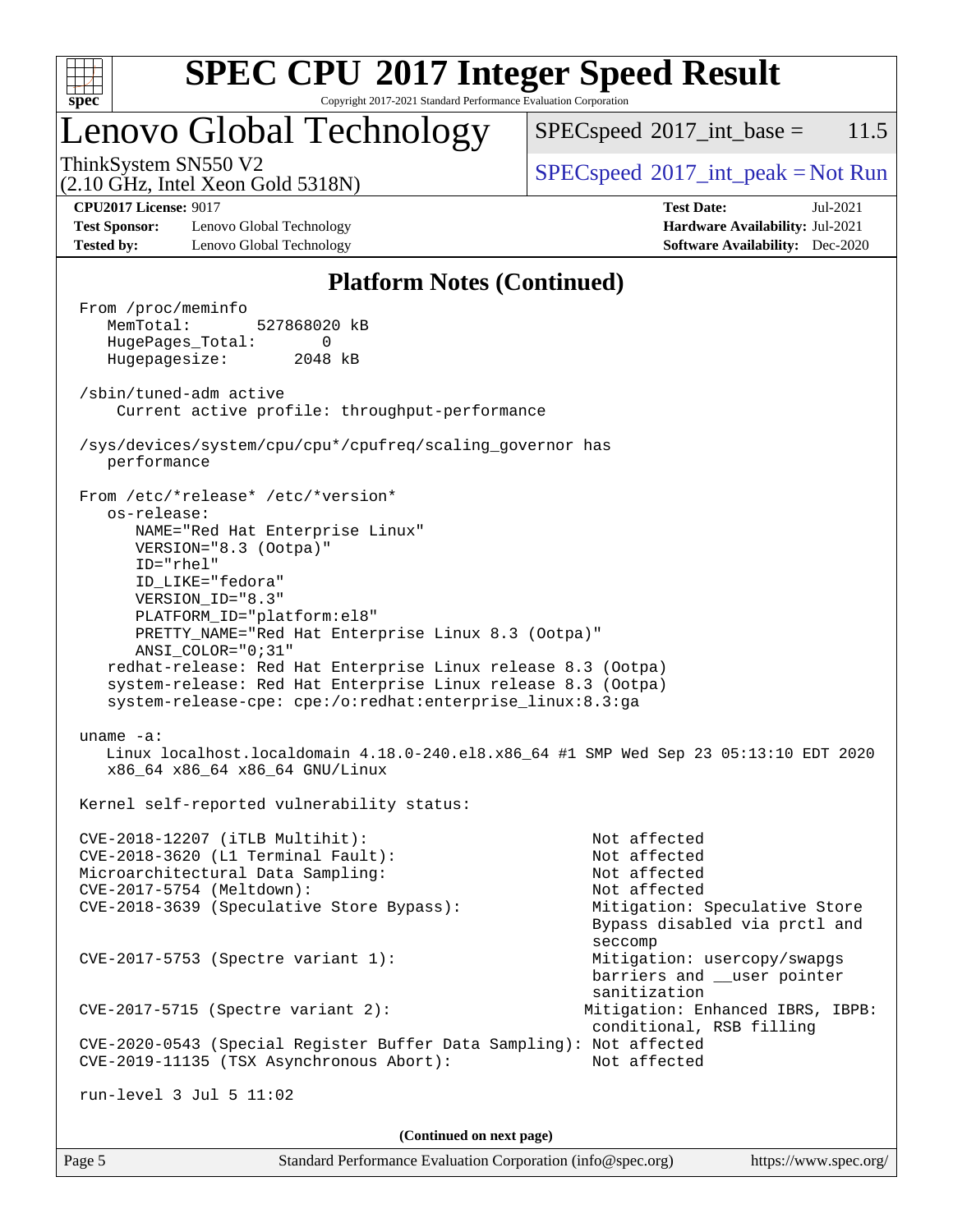| v.<br>ť<br>ù. |  |  |  |  |  |  |  |  |
|---------------|--|--|--|--|--|--|--|--|

Copyright 2017-2021 Standard Performance Evaluation Corporation

# Lenovo Global Technology<br>ThinkSystem SN550 V2

 $SPECspeed^{\circledcirc}2017\_int\_base = 11.5$  $SPECspeed^{\circledcirc}2017\_int\_base = 11.5$ 

(2.10 GHz, Intel Xeon Gold 5318N)

 $SPEC speed^{\circ}2017\_int\_peak = Not Run$ 

**[Test Sponsor:](http://www.spec.org/auto/cpu2017/Docs/result-fields.html#TestSponsor)** Lenovo Global Technology **[Hardware Availability:](http://www.spec.org/auto/cpu2017/Docs/result-fields.html#HardwareAvailability)** Jul-2021 **[Tested by:](http://www.spec.org/auto/cpu2017/Docs/result-fields.html#Testedby)** Lenovo Global Technology **[Software Availability:](http://www.spec.org/auto/cpu2017/Docs/result-fields.html#SoftwareAvailability)** Dec-2020

**[CPU2017 License:](http://www.spec.org/auto/cpu2017/Docs/result-fields.html#CPU2017License)** 9017 **[Test Date:](http://www.spec.org/auto/cpu2017/Docs/result-fields.html#TestDate)** Jul-2021

### **[Platform Notes \(Continued\)](http://www.spec.org/auto/cpu2017/Docs/result-fields.html#PlatformNotes)**

|                                                                                             | SPEC is set to: /home/cpu2017-1.1.8-ic2021.1-revB<br>Type Size Used Avail Use% Mounted on<br>Filesystem<br>/dev/sda4<br>xfs<br>818G 30G 789G<br>4% /home                                                                                                                                                                                                                                                                            |  |  |  |  |  |  |
|---------------------------------------------------------------------------------------------|-------------------------------------------------------------------------------------------------------------------------------------------------------------------------------------------------------------------------------------------------------------------------------------------------------------------------------------------------------------------------------------------------------------------------------------|--|--|--|--|--|--|
|                                                                                             | From /sys/devices/virtual/dmi/id<br>Vendor:<br>Lenovo<br>Product:<br>ThinkSystem SN550 V2<br>Product Family: ThinkSystem<br>Serial:<br>1234567890                                                                                                                                                                                                                                                                                   |  |  |  |  |  |  |
|                                                                                             | Additional information from dmidecode 3.2 follows. WARNING: Use caution when you<br>interpret this section. The 'dmidecode' program reads system data which is "intended to<br>allow hardware to be accurately determined", but the intent may not be met, as there are<br>frequent changes to hardware, firmware, and the "DMTF SMBIOS" standard.<br>Memory:<br>16x Samsung M393A4G43AB3-CWE 32 GB 2 rank 3200, configured at 2666 |  |  |  |  |  |  |
| BIOS:                                                                                       | BIOS Vendor:<br>Lenovo<br>BIOS Version:<br>U8E111A-1.02<br>05/07/2021<br>BIOS Date:<br>BIOS Revision: 1.2<br>Firmware Revision: 1.40<br>(End of data from sysinfo program)                                                                                                                                                                                                                                                          |  |  |  |  |  |  |
| <b>Compiler Version Notes</b><br>C<br>600.perlbench_s(base) 602.gcc_s(base) 605.mcf_s(base) |                                                                                                                                                                                                                                                                                                                                                                                                                                     |  |  |  |  |  |  |
|                                                                                             | 625.x264 s(base) 657.xz s(base)                                                                                                                                                                                                                                                                                                                                                                                                     |  |  |  |  |  |  |

------------------------------------------------------------------------------ Intel(R) oneAPI DPC++/C++ Compiler for applications running on Intel(R)  $64$ , Version 2021.1 Build 20201113

Copyright (C) 1985-2020 Intel Corporation. All rights reserved. ------------------------------------------------------------------------------

==============================================================================  $C++$  | 620.omnetpp s(base) 623.xalancbmk s(base) 631.deepsjeng s(base) | 641.leela\_s(base) ------------------------------------------------------------------------------

Intel(R) oneAPI DPC++/C++ Compiler for applications running on Intel(R) 64, Version 2021.1 Build 20201113 Copyright (C) 1985-2020 Intel Corporation. All rights reserved.

**(Continued on next page)**

|  | Page 6 | Standard Performance Evaluation Corporation (info@spec.org) | https://www.spec.org/ |
|--|--------|-------------------------------------------------------------|-----------------------|
|--|--------|-------------------------------------------------------------|-----------------------|

------------------------------------------------------------------------------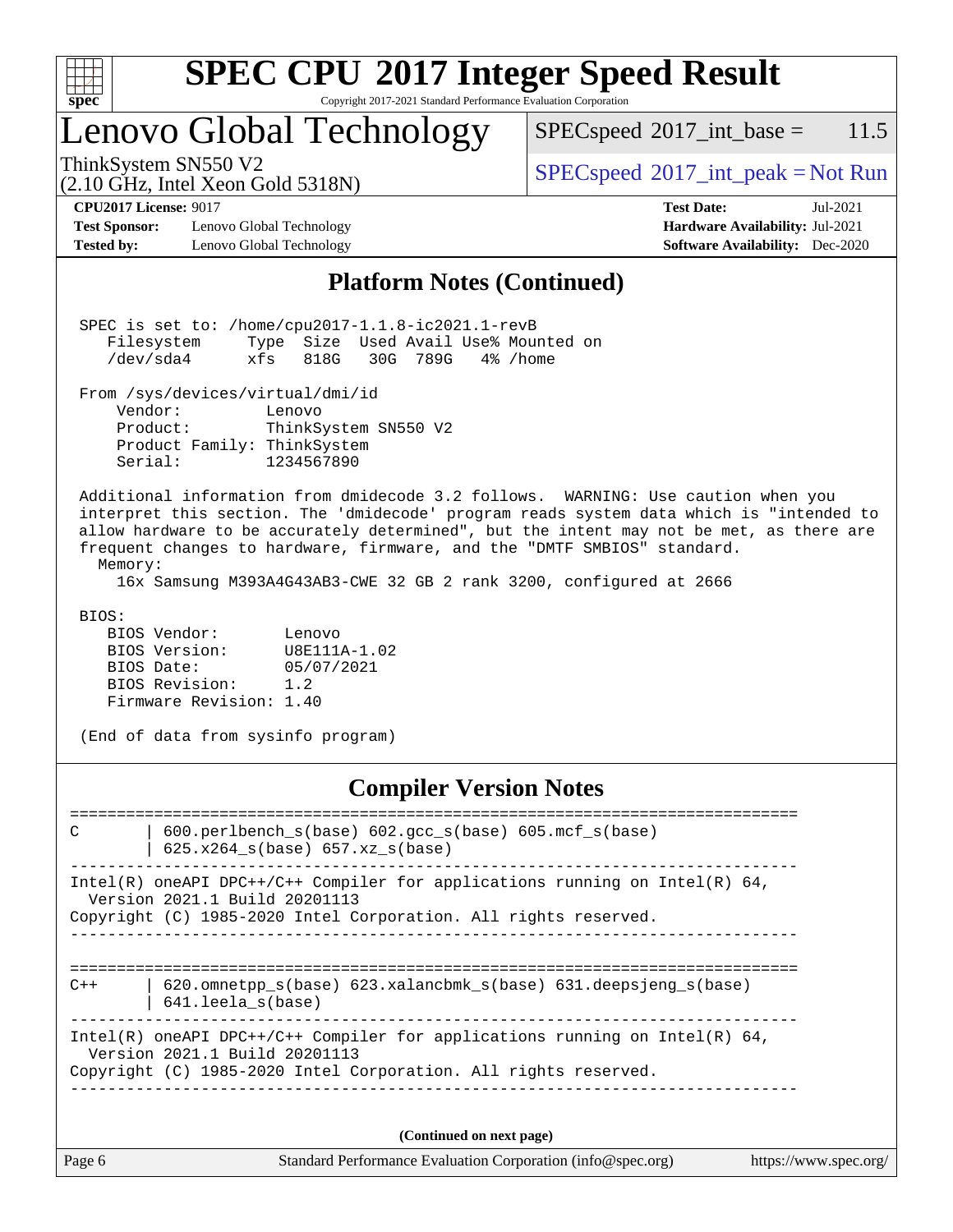

Copyright 2017-2021 Standard Performance Evaluation Corporation

## Lenovo Global Technology

 $SPECspeed^{\circ}2017\_int\_base = 11.5$  $SPECspeed^{\circ}2017\_int\_base = 11.5$ 

(2.10 GHz, Intel Xeon Gold 5318N)

ThinkSystem SN550 V2  $SPEC speed^{\circ}2017\_int\_peak = Not Run$ 

**[Test Sponsor:](http://www.spec.org/auto/cpu2017/Docs/result-fields.html#TestSponsor)** Lenovo Global Technology **[Hardware Availability:](http://www.spec.org/auto/cpu2017/Docs/result-fields.html#HardwareAvailability)** Jul-2021 **[Tested by:](http://www.spec.org/auto/cpu2017/Docs/result-fields.html#Testedby)** Lenovo Global Technology **[Software Availability:](http://www.spec.org/auto/cpu2017/Docs/result-fields.html#SoftwareAvailability)** Dec-2020

**[CPU2017 License:](http://www.spec.org/auto/cpu2017/Docs/result-fields.html#CPU2017License)** 9017 **[Test Date:](http://www.spec.org/auto/cpu2017/Docs/result-fields.html#TestDate)** Jul-2021

### **[Compiler Version Notes \(Continued\)](http://www.spec.org/auto/cpu2017/Docs/result-fields.html#CompilerVersionNotes)**

============================================================================== Fortran | 648.exchange2\_s(base) ------------------------------------------------------------------------------ Intel(R) Fortran Intel(R) 64 Compiler Classic for applications running on Intel(R) 64, Version 2021.1 Build 20201112\_000000

Copyright (C) 1985-2020 Intel Corporation. All rights reserved.

------------------------------------------------------------------------------

### **[Base Compiler Invocation](http://www.spec.org/auto/cpu2017/Docs/result-fields.html#BaseCompilerInvocation)**

[C benchmarks](http://www.spec.org/auto/cpu2017/Docs/result-fields.html#Cbenchmarks): [icx](http://www.spec.org/cpu2017/results/res2021q3/cpu2017-20210719-28299.flags.html#user_CCbase_intel_icx_fe2d28d19ae2a5db7c42fe0f2a2aed77cb715edd4aeb23434404a8be6683fe239869bb6ca8154ca98265c2e3b9226a719a0efe2953a4a7018c379b7010ccf087)

[C++ benchmarks:](http://www.spec.org/auto/cpu2017/Docs/result-fields.html#CXXbenchmarks) [icpx](http://www.spec.org/cpu2017/results/res2021q3/cpu2017-20210719-28299.flags.html#user_CXXbase_intel_icpx_1e918ed14c436bf4b9b7c8bcdd51d4539fc71b3df010bd1e9f8732d9c34c2b2914e48204a846820f3c0ebb4095dea797a5c30b458ac0b6dffac65d78f781f5ca)

[Fortran benchmarks](http://www.spec.org/auto/cpu2017/Docs/result-fields.html#Fortranbenchmarks): [ifort](http://www.spec.org/cpu2017/results/res2021q3/cpu2017-20210719-28299.flags.html#user_FCbase_intel_ifort_8111460550e3ca792625aed983ce982f94888b8b503583aa7ba2b8303487b4d8a21a13e7191a45c5fd58ff318f48f9492884d4413fa793fd88dd292cad7027ca)

### **[Base Portability Flags](http://www.spec.org/auto/cpu2017/Docs/result-fields.html#BasePortabilityFlags)**

 600.perlbench\_s: [-DSPEC\\_LP64](http://www.spec.org/cpu2017/results/res2021q3/cpu2017-20210719-28299.flags.html#b600.perlbench_s_basePORTABILITY_DSPEC_LP64) [-DSPEC\\_LINUX\\_X64](http://www.spec.org/cpu2017/results/res2021q3/cpu2017-20210719-28299.flags.html#b600.perlbench_s_baseCPORTABILITY_DSPEC_LINUX_X64) 602.gcc\_s: [-DSPEC\\_LP64](http://www.spec.org/cpu2017/results/res2021q3/cpu2017-20210719-28299.flags.html#suite_basePORTABILITY602_gcc_s_DSPEC_LP64) 605.mcf\_s: [-DSPEC\\_LP64](http://www.spec.org/cpu2017/results/res2021q3/cpu2017-20210719-28299.flags.html#suite_basePORTABILITY605_mcf_s_DSPEC_LP64) 620.omnetpp\_s: [-DSPEC\\_LP64](http://www.spec.org/cpu2017/results/res2021q3/cpu2017-20210719-28299.flags.html#suite_basePORTABILITY620_omnetpp_s_DSPEC_LP64) 623.xalancbmk\_s: [-DSPEC\\_LP64](http://www.spec.org/cpu2017/results/res2021q3/cpu2017-20210719-28299.flags.html#suite_basePORTABILITY623_xalancbmk_s_DSPEC_LP64) [-DSPEC\\_LINUX](http://www.spec.org/cpu2017/results/res2021q3/cpu2017-20210719-28299.flags.html#b623.xalancbmk_s_baseCXXPORTABILITY_DSPEC_LINUX) 625.x264\_s: [-DSPEC\\_LP64](http://www.spec.org/cpu2017/results/res2021q3/cpu2017-20210719-28299.flags.html#suite_basePORTABILITY625_x264_s_DSPEC_LP64) 631.deepsjeng\_s: [-DSPEC\\_LP64](http://www.spec.org/cpu2017/results/res2021q3/cpu2017-20210719-28299.flags.html#suite_basePORTABILITY631_deepsjeng_s_DSPEC_LP64) 641.leela\_s: [-DSPEC\\_LP64](http://www.spec.org/cpu2017/results/res2021q3/cpu2017-20210719-28299.flags.html#suite_basePORTABILITY641_leela_s_DSPEC_LP64) 648.exchange2\_s: [-DSPEC\\_LP64](http://www.spec.org/cpu2017/results/res2021q3/cpu2017-20210719-28299.flags.html#suite_basePORTABILITY648_exchange2_s_DSPEC_LP64) 657.xz\_s: [-DSPEC\\_LP64](http://www.spec.org/cpu2017/results/res2021q3/cpu2017-20210719-28299.flags.html#suite_basePORTABILITY657_xz_s_DSPEC_LP64)

### **[Base Optimization Flags](http://www.spec.org/auto/cpu2017/Docs/result-fields.html#BaseOptimizationFlags)**

[C benchmarks](http://www.spec.org/auto/cpu2017/Docs/result-fields.html#Cbenchmarks):

[-DSPEC\\_OPENMP](http://www.spec.org/cpu2017/results/res2021q3/cpu2017-20210719-28299.flags.html#suite_CCbase_DSPEC_OPENMP) [-std=c11](http://www.spec.org/cpu2017/results/res2021q3/cpu2017-20210719-28299.flags.html#user_CCbase_std-icc-std_0e1c27790398a4642dfca32ffe6c27b5796f9c2d2676156f2e42c9c44eaad0c049b1cdb667a270c34d979996257aeb8fc440bfb01818dbc9357bd9d174cb8524) [-m64](http://www.spec.org/cpu2017/results/res2021q3/cpu2017-20210719-28299.flags.html#user_CCbase_m64-icc) [-fiopenmp](http://www.spec.org/cpu2017/results/res2021q3/cpu2017-20210719-28299.flags.html#user_CCbase_fiopenmp_4cde26b3fcccd23bd0bb70af4efc204325d72839eefa1147e34201101709f20b3deb62aad96701dea148529bf4ca48c90b72f3bf837ca148e297cf8a0ba6feb7) [-Wl,-z,muldefs](http://www.spec.org/cpu2017/results/res2021q3/cpu2017-20210719-28299.flags.html#user_CCbase_link_force_multiple1_b4cbdb97b34bdee9ceefcfe54f4c8ea74255f0b02a4b23e853cdb0e18eb4525ac79b5a88067c842dd0ee6996c24547a27a4b99331201badda8798ef8a743f577) [-xCORE-AVX2](http://www.spec.org/cpu2017/results/res2021q3/cpu2017-20210719-28299.flags.html#user_CCbase_f-xCORE-AVX2) [-O3](http://www.spec.org/cpu2017/results/res2021q3/cpu2017-20210719-28299.flags.html#user_CCbase_f-O3) [-ffast-math](http://www.spec.org/cpu2017/results/res2021q3/cpu2017-20210719-28299.flags.html#user_CCbase_f-ffast-math) [-flto](http://www.spec.org/cpu2017/results/res2021q3/cpu2017-20210719-28299.flags.html#user_CCbase_f-flto) [-mfpmath=sse](http://www.spec.org/cpu2017/results/res2021q3/cpu2017-20210719-28299.flags.html#user_CCbase_f-mfpmath_70eb8fac26bde974f8ab713bc9086c5621c0b8d2f6c86f38af0bd7062540daf19db5f3a066d8c6684be05d84c9b6322eb3b5be6619d967835195b93d6c02afa1) [-funroll-loops](http://www.spec.org/cpu2017/results/res2021q3/cpu2017-20210719-28299.flags.html#user_CCbase_f-funroll-loops) [-qopt-mem-layout-trans=4](http://www.spec.org/cpu2017/results/res2021q3/cpu2017-20210719-28299.flags.html#user_CCbase_f-qopt-mem-layout-trans_fa39e755916c150a61361b7846f310bcdf6f04e385ef281cadf3647acec3f0ae266d1a1d22d972a7087a248fd4e6ca390a3634700869573d231a252c784941a8) [-mbranches-within-32B-boundaries](http://www.spec.org/cpu2017/results/res2021q3/cpu2017-20210719-28299.flags.html#user_CCbase_f-mbranches-within-32B-boundaries) [-L/usr/local/jemalloc64-5.0.1/lib](http://www.spec.org/cpu2017/results/res2021q3/cpu2017-20210719-28299.flags.html#user_CCbase_jemalloc_link_path64_1_cc289568b1a6c0fd3b62c91b824c27fcb5af5e8098e6ad028160d21144ef1b8aef3170d2acf0bee98a8da324cfe4f67d0a3d0c4cc4673d993d694dc2a0df248b) [-ljemalloc](http://www.spec.org/cpu2017/results/res2021q3/cpu2017-20210719-28299.flags.html#user_CCbase_jemalloc_link_lib_d1249b907c500fa1c0672f44f562e3d0f79738ae9e3c4a9c376d49f265a04b9c99b167ecedbf6711b3085be911c67ff61f150a17b3472be731631ba4d0471706)

**(Continued on next page)**

Page 7 Standard Performance Evaluation Corporation [\(info@spec.org\)](mailto:info@spec.org) <https://www.spec.org/>